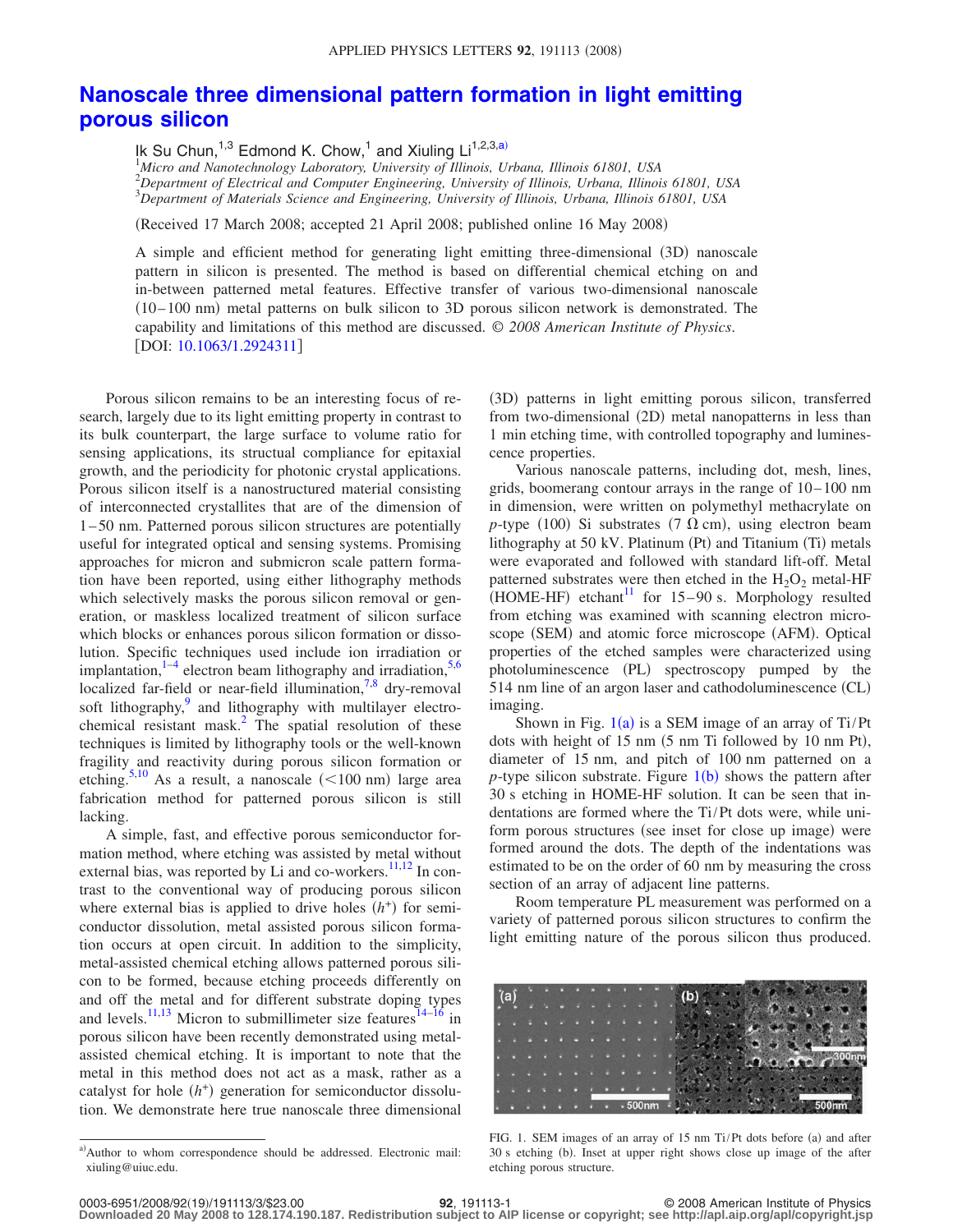<span id="page-1-0"></span>

FIG. 2. (Color online) A series of PL spectra from the dot patterned samples after development at the specified conditions.

Displayed in Fig. [2](#page-1-0) is a set of PL spectra taken from dot patterned samples at specified conditions. The intensity varied with etching time in general. However, the wavelengths remained around 700 nm for the range of etching time studied. Red emission is visible to naked eyes under UV lamp illumination, which is remarkable considering the emission depth ( $\sim$  60 nm) and area (44  $\times$  44  $\mu$ m<sup>2</sup>).

When the metal pattern was reversed from dot to mesh (i.e., a continuous Ti/Pt sheet with circular blanks), arrays of pillars were formed where the Ti/Pt mesh voids were located, as shown in Fig. [3.](#page-1-1) The pillars are porous in structure and are of the same size as the mesh voids. It can be clearly seen from Fig.  $3(b)$  $3(b)$  $3(b)$  that the height difference between the pillars [flush with the starting material shown at the right side of Fig.  $3(b)$  $3(b)$ ] and their surrounding results from the depression in height from areas covered with the Ti/Pt sheet.

In order to characterize the topography and uniformity in detail, lithographic metal patterns of relatively large dimensions (still  $\leq 100$  nm) are studied. Shown in Fig. [4](#page-2-13)(a) are as deposited Ti/Pt contour patterns on a *p*-type silicon substrate, with the boomerang-shaped arm width at 80 nm and a pitch of 1  $\mu$ m between the square contours. Figure [4](#page-2-13)(b) shows the SEM image after the pattern was developed in the etching solution for 30 s. A 3D view of an AFM surface topology of this developed pattern is shown in Fig.  $4(c)$  $4(c)$ . As materials underneath the metal are removed, the metal appears to conform well to the recessed semiconductor surface, and becomes engraved in the silicon body at the bottom of the trench. AFM line scans over features before and after pattern development show that the as-patterned metal height is only  $\sim$ 11 nm, while the metal pattern after development

<span id="page-1-1"></span>

FIG. 3. SEM images of a sheet of Ti/Pt with  $\sim$  70 nm size voids before (a) and after  $30$  s etching  $(b)$ .

became deep trenches with an average depth of  $\sim 100$  nm and a standard deviation of 15 nm. This variation may be related to the imperfect conformities of boomerang patterns to the receding surface. Similar to the dot and mesh patterns, the areas in-between metal features are light emitting silicon with fine pores (high resolution SEM image not shown). The light emitting nature is demonstrated in Fig.  $4(d)$  $4(d)$  from a CL panchromatic image, where the high intensity luminescent locations (lighter in color) correspond to areas in between the metal lines. In previous reports on metal-assisted micron to submillimeter scale porous silicon patterning, however, light emission appeared to originate right at and immediately around where metal was deposited. $14,16$  $14,16$  This difference could be related to dimensionality but may also result from the metal deposition method or annealing schemes used.

Interestingly, in areas where the metal peels off and the surface underneath is revealed, SEM [Fig.  $4(e)$  $4(e)$ ] shows distinct porous features in that region also, but the pore size is much bigger than that of the surrounding areas (areas without metal coverage). This is consistent with the macroscopic metal-assisted porous silicon formation behavior on and off metal for  $p$ -type silicon,<sup>11</sup> where faster etching directly underneath the metal produces larger pores that are deeper while finer pores that are shallower in depth are generated in the surrounding areas. However, the top surface remains pla-nar for patterns of millimeter scale.<sup>11[,13](#page-2-10)</sup> For the nanoscale patterns studied here (10-100 nm), the fast etch rate under the metal leads to not only larger pores but material removal (electropolishing), which results in 3D nanoscale structures.

In all metal features including dot, mesh, parallel lines, and boomerang contours discussed above, a 2D metal pattern on planar silicon surface has clearly been transferred into a 3D patterned porous silicon network. In the following, we discuss the limitation and capability of this method. It can be seen from Fig.  $1(b)$  $1(b)$  that the size of the indentations in the developed pattern are of slightly larger diameters and with some irregularities, compared to the original size of Ti/Pt dots. This can be attributed to the insufficient adhesion of metal dots to silicon surface during the etching process where  $H_2$  gas is generated. For the reverse pattern using metal mesh [Fig.  $3(b)$  $3(b)$ ], the metal sheet does not seem to be laterally mobile. However, the fragility of the resulted thin porous pillars limits the spatial resolution and aspect ratio of such structures. In the case of the boomerang contour patterns in Fig. [4,](#page-2-13) the pattern transfer fidelity is apparently better due to the larger feature size and thus better stability of the metal spatial adherence. In general, the 2D to 3D pattern transfer fidelity and resolution limit are dependent on how well the patterned metal features form a coherent interface with the semiconductor during pattern development, which can be affected by metal feature length and width, as well as etching rate. This is especially important for high aspect ratio patterns where longer etch time is required.

As long as metal features maintain their spatial placement during pattern development, the lateral boundary between the metal and silicon seems to be well defined using this method. The SEM image in Fig.  $4(f)$  $4(f)$  shows the interface between a near vertical porous silicon sidewall and the engraved metal line. Since metal-assisted etching is initiated by hole  $(h^+)$  generation at the metal catalyst,<sup>11</sup> the distinct boundary shown in Fig.  $4(f)$  $4(f)$  indicates that holes generated at the metal catalyst remain largely confined and consumed un-

derneath the metal, even when the metal features are spaced and after 30 s etching (b).<br>Downloaded 20 May 2008 to 128.174.190.187. Redistribution subject to AIP license or copyright; see http://apl.aip.org/apl/copyright.jsp